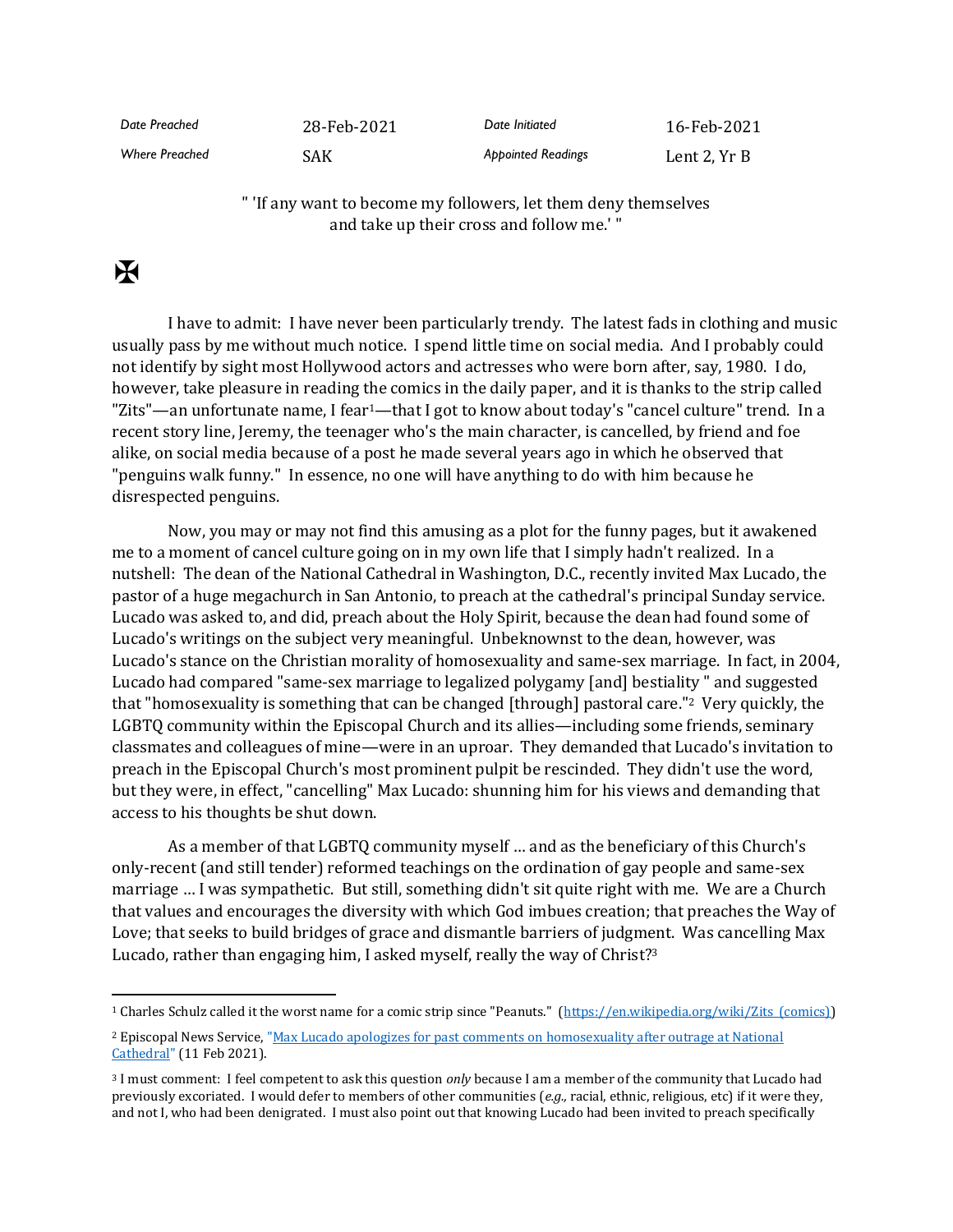In the midst of this internal debate, I turned to the readings appointed for today, and I found them surprisingly helpful. On the one hand, we have the beautiful, uplifting, grace-filled story of God's making God's eternal covenant with Abraham (and by extension, Israel). There is nothing but good news and abundance: Abraham, God says, you will be "exceedingly numerous" and "fruitful" … the "ancestor of a multitude of nations" … the progenitor of kings. And, to be sure, the abundance God initiates with Abraham has carried on through the ages, encompassing Jesus and the Church we sit in today every bit as much as it does Moses and David and ancient Israel. The ongoing experience of divine abundance is a hallmark of Christian faith and practice.

On the other hand, we have the shocking, acerbic story of Jesus' calling Peter "Satan" when Peter says Jesus must be wrong—insists that Jesus, the long-awaited Messiah, cannot have come into this world to be put to death by those who reject Him. Jesus' response is crystal clear: Such thinking is according to human ways and not God's way. To follow me, Jesus continues, means being willing to sacrifice everything—your cherished notion of the Messiah's mission and identity; even your life—for my sake, and for the sake of the Good News I bring. We shy from talking about it, but today's lesson is unequivocal: A co-equal hallmark of Christian faith and practice is selfdenial; is willingly taking up one's cross and *sacrificing* what we have for the good of others … and for the good of God's creation.

This juxtaposition of Abraham's enjoyment of abundance and Peter's lesson in sacrifice seems clear and quite Lenten in character: Abundance and sacrifice are not two opposite poles of Christian life. Faith is not zero-sum proposition, with a goal of minimizing our sacrifice and maximizing our abundance. Rather, our work is to accept … perhaps *embrace* … sacrifice, just as Jesus did, because we *already enjoy* God's abundance. Holy sacrifice and holy abundance are not oppositional, but complementary—exquisitely and divinely intertwined: an intertwining that Christ Himself embodies during His earthly life.

\*\* \*\* \*\*

And seeing this intertwining helped me resolve my own internal struggles about the would-be cancellation of Max Lucado. As a community, LGBTQ people in the Episcopal Church have, over the last fifteen or twenty years, enjoyed increasing abundance: first, of basic safety; then of welcome and respect and inclusion; and, finally, of equality. Opinions still differ, and the Church is still in need of healing and reconciliation. But my sisters and brothers and I belong to and labor in a Church that has radically transformed itself—has been radically transformed by God—on these subjects over the last few decades.

As the recipients of abundance, however, our mission is not to preserve or hoard it, but to *sacrifice* it for the greater good. When we seek to cancel anyone who's ever spoken out against us, we are locking up our abundance—claiming it as our right or privilege, rather than knowing it as God's grace. When, instead, we respect our erstwhile opponents' human dignity, open ourselves to them and engage in dialogue, we risk sacrificing some of our well-being—our accumulated abundance—so that the Church might learn God more deeply and serve God more fully. And sometimes, in unexpected ways: In the immediate aftermath of the cathedral cancellation controversy, Lucado publicly acknowledged, in writing, that his previous views had wounded

about the Holy Spirit—that he had been given a 'topic,' and one fairly tangential to LGBTQ-identity-in-the-eyes-of-God gave me a much greater sense of optimism in terms of the anticipated content and tenor of his sermon.